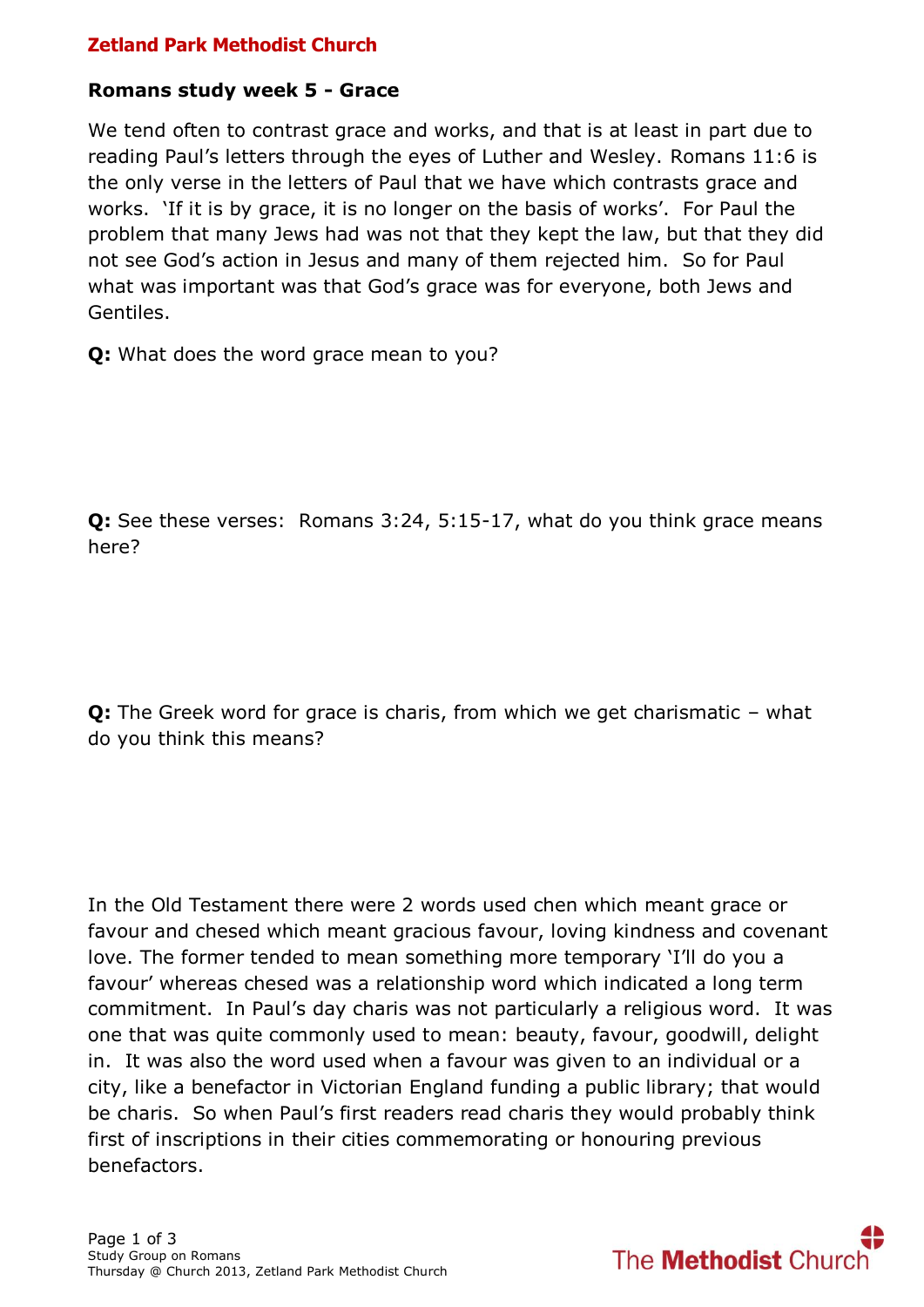# **Zetland Park Methodist Church**

## **Romans study week 5 - Grace**

We tend to understand grace as a free gift, and you can see the link with charismatic. If we describe someone as charismatic we usually mean they are gifted. However there is no such thing as a free gift. You like me will probably be irritated by people offering you free gifts which are no such thing. There might be a free offer; it only becomes a free gift when it is accepted. God offers to us himself, his own nature or spirit. However we can still accept or reject him. Believing is to grace as breathing is to air – can you see how this is true?

The good news is that the Spirit of God is freely offered to everyone without any prior conditions. People still have free will and we may accept or reject this. 'In summary, the distributive justice of God is our justification coming as grace to be accepted by faith'. **1**

God's grace is freely offered; both to those who seek it and those like Paul who initially reject it and behave as God's enemies. We are free to respond; and if we respond by accepting a relationship with God in Jesus this is what Paul calls faith. 'Faith means a grateful submission to the Spirit transplant of God's own nonviolent distributive justice, which empowers us to will and enables us to work toward a reclamation of this world in collaboration with God.' **2** .

You might remember that Paul writes that we should work out our salvation with fear and trembling. Borg points out that the reason we should fear and tremble about our salvation is not because God will punish us if we fail, but because the world will punish us if we succeed!

We often say the grace – 'the grace of our Lord Jesus Christ' for Paul it was the gift of Jesus which transformed or converted people.

So grace means spontaneous kindness and generous giving. For Paul God's purpose for humankind was one of generous initiative and faithfulness from start to finish. Paul quite often linked grace with the words for gift and/or undeserved gift. (Romans 5:15). Grace also has a sense of action. It is a word Paul uses to describe the powerful action of God in Jesus. 'Grace described the dynamic experience of being grasped and engraced by God.' The Theology of Paul the Apostle' **<sup>3</sup>** .

For Paul this was a hugely rich experience, think of words that you quite often find with grace: overflowing, surpassing (hyperballo), riches, abundance (Rom 5:20)

1



**<sup>1</sup>** Marcus Borg The First Paul p181

**<sup>2</sup>** Borg 'The First Paul' page 184

**<sup>3</sup>** James Dunn page 322